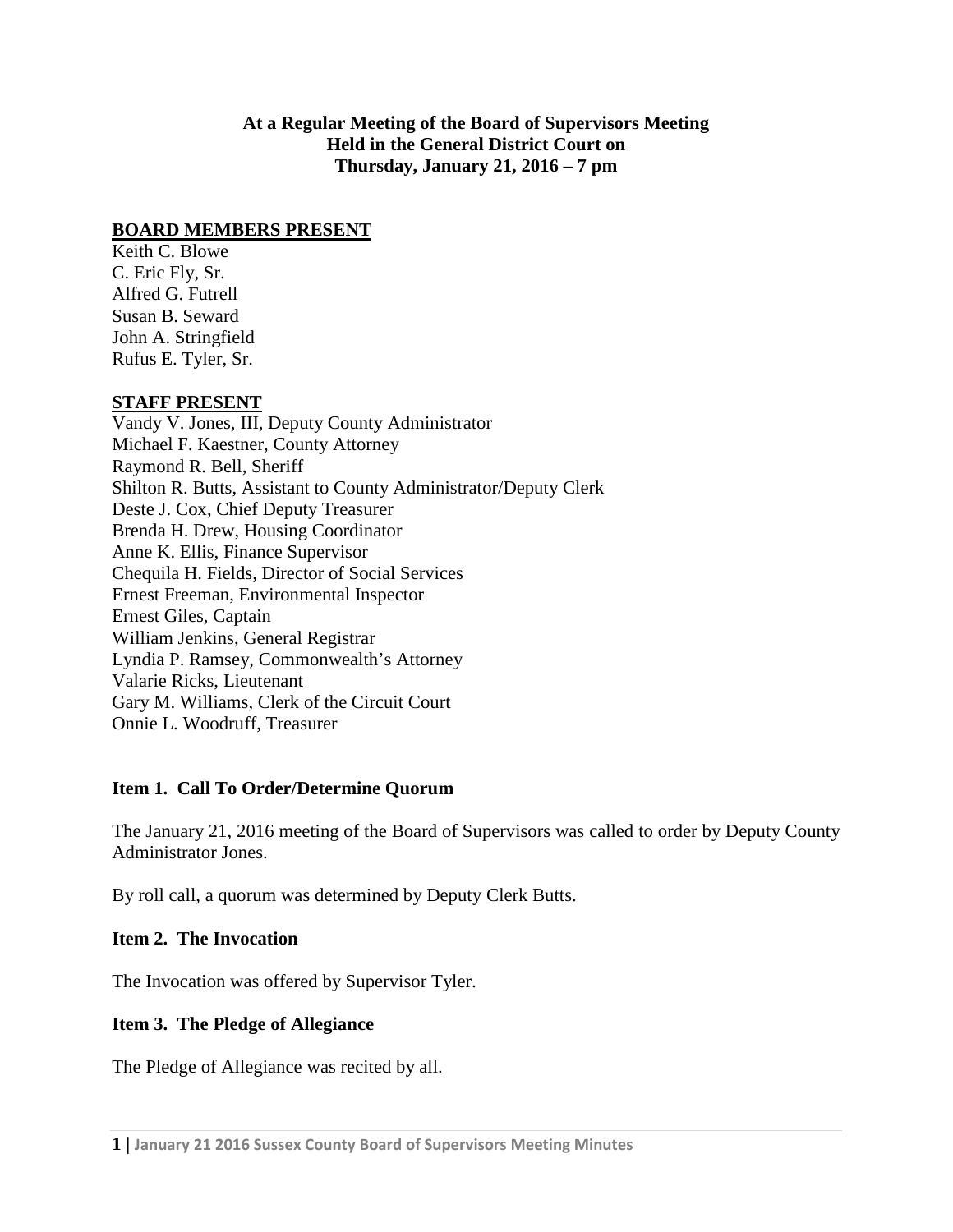### **Item 4. Organizational Meeting for Calendar Year 2016**

**a. Election of Chairman for Calendar Year 2016**: Deputy County Administrator Jones asked for nominations for Chairman of the Sussex County Board of Supervisors for Calendar Year 2016.

Supervisor Tyler nominated Supervisor Blowe for Chairman of the Sussex County Board of Supervisors for Calendar Year 2016.

There being no other nominations for Chairman, Deputy County Administrator Jones closed nominations on said name of Keith C. Blowe as Chairman of the Sussex County Board of Supervisors for Calendar Year 2016.

By roll call, Supervisor Blowe was voted as Chairman of the Sussex County Board of Supervisors for Calendar Year for 2016. Voting aye: Supervisors Blowe, Fly, Futrell, Seward, Stringfield, Tyler Voting nay: none

Chairman Blowe began presiding over the meeting.

**b. Election of Vice Chairman for Calendar Year 2016:** Chairman Blowe asked for nominations for Vice Chairman for Calendar Year 2016.

Supervisor Tyler nominated Supervisor Seward for Vice Chairman of the Sussex County Board of Supervisors for Calendar Year 2016.

There being no other nominations for Vice Chairman, Chairman Blowe closed nominations on said name of Susan B. Seward as Vice Chair of the Sussex County Board of Supervisors for Calendar Year 2016.

ON MOTION OF SUPERVISOR TYLER, seconded by SUPERVISOR STRINGFIELD and carried: RESOLVED that the Sussex County Board of Supervisors hereby voted for Supervisor Seward as Vice Chair of the Sussex County Board of Supervisors for Calendar Year 2016. Voting aye: Supervisors Blowe, Fly, Futrell, Seward, Stringfield, Tyler Voting nay: none

#### **c. Establishment of dates, times, places for regular meeting**

County Attorney Kaestner clarified that pursuant to the Board's Bylaws, the Board will continue to hold its regular meetings the third  $(3<sup>rd</sup>)$  Thursday of each month, beginning at 7:00 p.m. in the Sussex County General District Courtroom of the Judicial Center.

### **d. Request to Amend Board's Bylaws**

County Attorney Kaestner reported the requested format changes, specifically Section 5.1, Order of Business, recommended by County Administrator Davis. The changes recommended by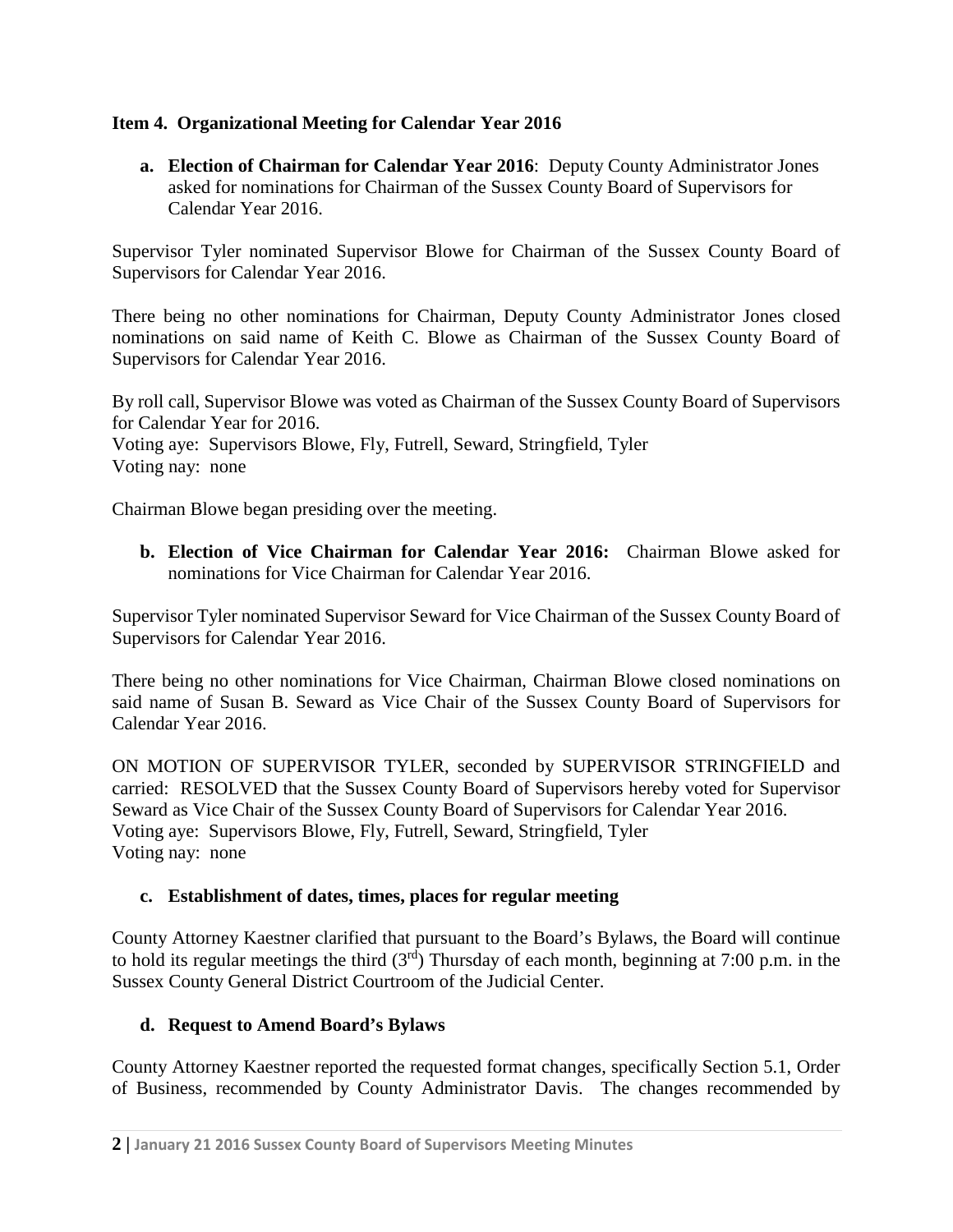County Administrator Davis would assist the County Administration staff to compile information for Board packet with more ease.

County Attorney Kaestner also advised that the Board's Bylaws had not been updated to incorporate provisions regarding the use of the County's elected tie breaker. He reviewed the three (3) changes he recommended which included: (1) amend Section 4-3 to require Clerk to transmit the agenda and Board packet to the tie breaker in addition to Board members; (2) amend Section 6-7(B)(10) regarding Motions to Reconsider to allow any member to make such a motion on a tie vote only if the tie breaker is not prepared or unable to break the tie at that meeting; and (3) add a new Section 6-12 that sets forth the procedure for calling upon the tie breaker to break a tie. This section incorporates provisions found in § 15.2-1420 of the *Code of Virginia* as well as concepts explained in the letter the County Attorney sent to tie breaker and Board July 2015. (A copy of letter was included in Board packet.)

Copies of recommended changes of County Administrator Davis and County Attorney Kaestner were included in Board packets.

Section 2-6.A currently reads: "The first meeting in January of each year shall be known as the organizational meeting". Chairman Blowe requested amending Section 2.6.A, Organizational Meeting*,* to read: *The first meeting of January of each year after elections will be held the first Thursday of the month prior to the regular Board meeting to conduct County business* instead of *"The first meeting in January of each year shall be known as the organizational meeting."* (Chairman Blowe requested the County Attorney to provide the proper verbiage for the amendment.)

Supervisor Futrell suggested having the organizational meeting in December in non-election years.

County Attorney Kaestner clarified that Chapter 14 of the Code of Virginia, §15.2-1416 states that "*The governing body shall assemble at a public place as the governing body may prescribe, in regular session in January for counties and in July for cities and town… The days, times and places of regular meetings to be held during the ensuing months shall be established at the first meeting which meeting may be referred to as the annual or organizational meeting."*

ON MOTION OF SUPERVISOR STRINGFIELD, seconded by SUPERVISOR SEWARD and carried: RESOLVED that the Sussex County Board of Supervisors hereby approves amending the bylaws to reflect the requested changes to the agenda format, specifically Section 5.1, Order of Business that would become effective immediately and the County Attorney's amendments that set forth a procedure for utilizing the tie breaker to decide tie votes; and,

FURTHER RESOLVED that the Sussex County Board of Supervisors directs County Attorney to draft an applicable amendment to be presented to the Board at its February 18, 2016 regular Board meeting for adoption.

Voting aye: Supervisors Blowe, Fly, Futrell, Seward, Stringfield, Tyler Voting nay: none

### **e. Adoption of Rules of Procedures**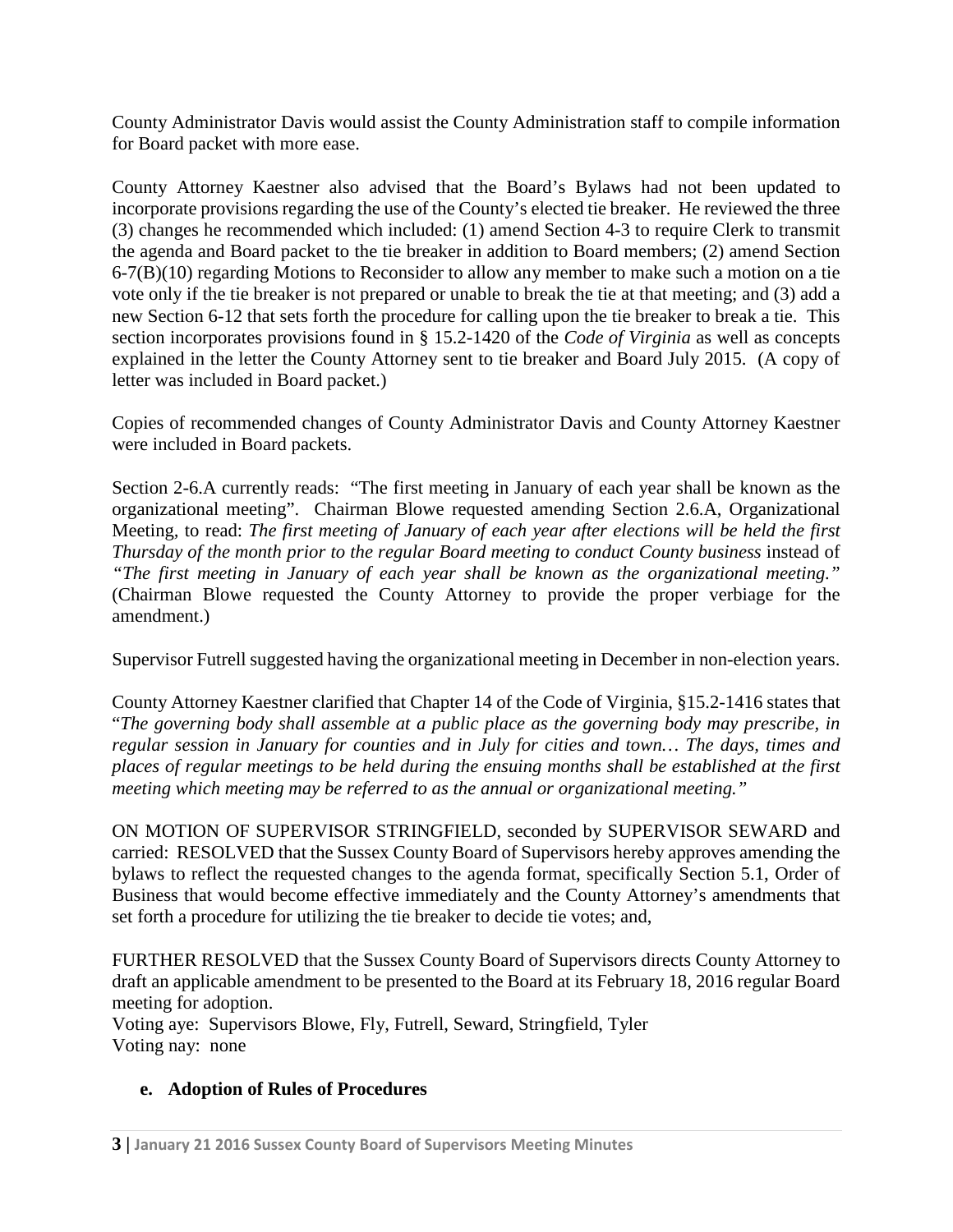Adoption of Rules of Procedures were previously discussed. However, County Attorney Kaestner noted that the language in the bylaws provide that in the event of inclement weather, the Chairman or Vice Chair may continue the Board meeting to the following Thursday. In the event that a public hearing has been duly advertised for the regular meeting but it's continued, State law allows the Board to proceed with that business on that "snow day" without re-advertising.

### **Item 5. Agenda Amendments**

Staff requested to add under the County Administrator's Report, as Item 4. Audit Report. All other items shall be moved down accordingly.

Vice Chair Seward requested to move Item 9a.3. Atlantic Waste Disposal Update, Jason Williams, Senior District Manager to Item 9a.1.

#### **Item 6. Approval of Regular Agenda**

ON MOTION OF SUPERVISOR TYLER, seconded by SUPERVISOR STRINGFIELD and carried: RESOLVED that the January 21, 2016 Sussex County Board of Supervisors regular agenda inclusive of adding as Item 4. Auditor's Report and moving Item 9a.3 Atlantic Waste Disposal Update, Jason Williams, Senior District Manager to Item 9a.1 is hereby approved. Voting aye: Supervisors Blowe, Fly, Futrell, Seward, Stringfield, Tyler Voting nay: none

#### **Item 7. Approval of Consent Agenda**

ON MOTION OF SUPERVISOR FLY, seconded by SUPERVISOR SEWARD and carried: RESOLVED that the Sussex County Board of Supervisors hereby approves the consent agenda inclusive of the following: (a) Minutes of December 17, 2015. December 29, 2015 and January 7, 2016 Meetings; (b) Approval of Warrants and Vouchers; and (c) Restoration of Funds – Sheriff's Department - \$5,702.50.

Voting aye: Supervisors Blowe, Fly, Futrell, Seward, Stringfield, Tyler Voting nay: none

#### **Item 8. Appointments**

**a. Appointments to the Board of Zoning Appeals**: Deputy County Administrator Jones reported that as a result of Mr. Keith C. Blowe being elected to serve on the Board of Supervisors, he is no longer eligible to continue serving on the Board of Zoning Appeals.

Chairman Blowe recommended Mr. Sam Moore and Mr. Jeffery Gary for nomination; however, Jeffery Gary is currently serving on another board.

Please note that this appointment does not require representation from any specific district.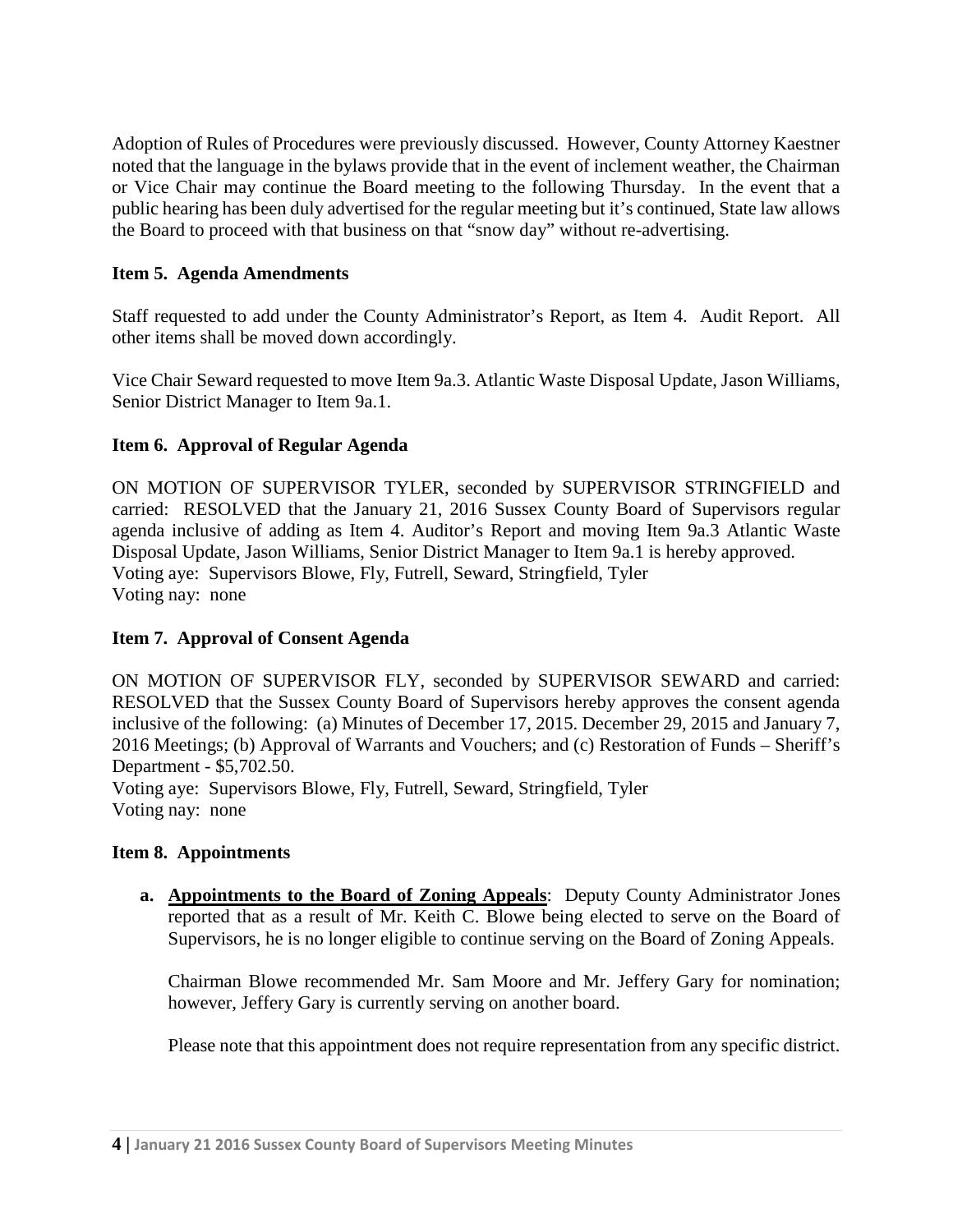In addition, the term of Mr. William B. Savedge will expire on January 31, 2016. Mr. Savage has been contacted and is willing to serve again if he is nominated for reappointment.

ON MOTION OF SUPERVISOR STRINGFIELD, seconded by SUPERVISOR SEWARD, and carried: RESOLVED that the Sussex County Board of Supervisors hereby nominates Mr. Sam Moore to the Circuit Court Judge for appointment to the Board of Zoning Appeals, to serve the unexpired term of Mr. Keith C. Blowe, expiring January 31, 2019; and

FURTHER RESOLVED that the Sussex County Board of Supervisors hereby nominates Mr. William B. Savedge, Post Office Box 67, Courtland, VA 23837, to the Circuit Court Judge for reappointment to the Board of Zoning Appeals, with term expiring January 31, 2020. Voting aye: Supervisors Blowe, Fly, Futrell, Seward, Stringfield, Tyler Voting nay: none

**b. Appointment to the Planning Commission:** Mr. Horace L. Brittle's term as a member of the Sussex County Planning Commission will expire on January 31, 2016. Mr. Brittle does not wish to be reappointed.

Supervisor Futrell stated that this appointment was in his district, Waverly. He would like to offer recommendations at the Board's February 18, 2016 meeting.

**c. Appointment to Local Board of Building Code Appeals:** Deputy County Administrator Jones reported as a result of Mr. Keith C. Blowe being elected to serve on the Board of Supervisors, he is no longer eligible to continue serving on the Local Board of Building Code Appeals.

Chairman Blowe recommended Mr. Fred Stith and Mr. Sam Moore for appointment. However, Mr. Sam Moore was previously nominated for appointment to the Board of Zoning Appeals, so Chairman Blowe withdrew his nomination.

Community Development staff reached out to Mr. Wayne Jones to ask if he would be interested in being appointed to serve on the Local Board of Building Code Appeals.

Please note that this appointment does not require representation from any specific district.

Chairman Blowe withdrew his recommendation of Mr. Fred Stith for appointment because staff had reached out to Mr. Jones. Chairman Blowe was of the understanding that there were two (2) positions instead of one (1).

ON MOTION OF SUPERVISOR STRINGFIELD, seconded by SUPERVISOR TYLER and carried: RESOLVED that the Sussex County Board of Supervisors hereby appoints Mr. Wayne Jones, 509 East North Street, Wakefield, VA 23888, to the Local Board of Building Code Appeals, to fill the unexpired term of Chairman Blowe, expiring June 30, 2018. Voting aye: Supervisors Blowe, Fly, Futrell, Seward, Stringfield, Tyler Voting nay: none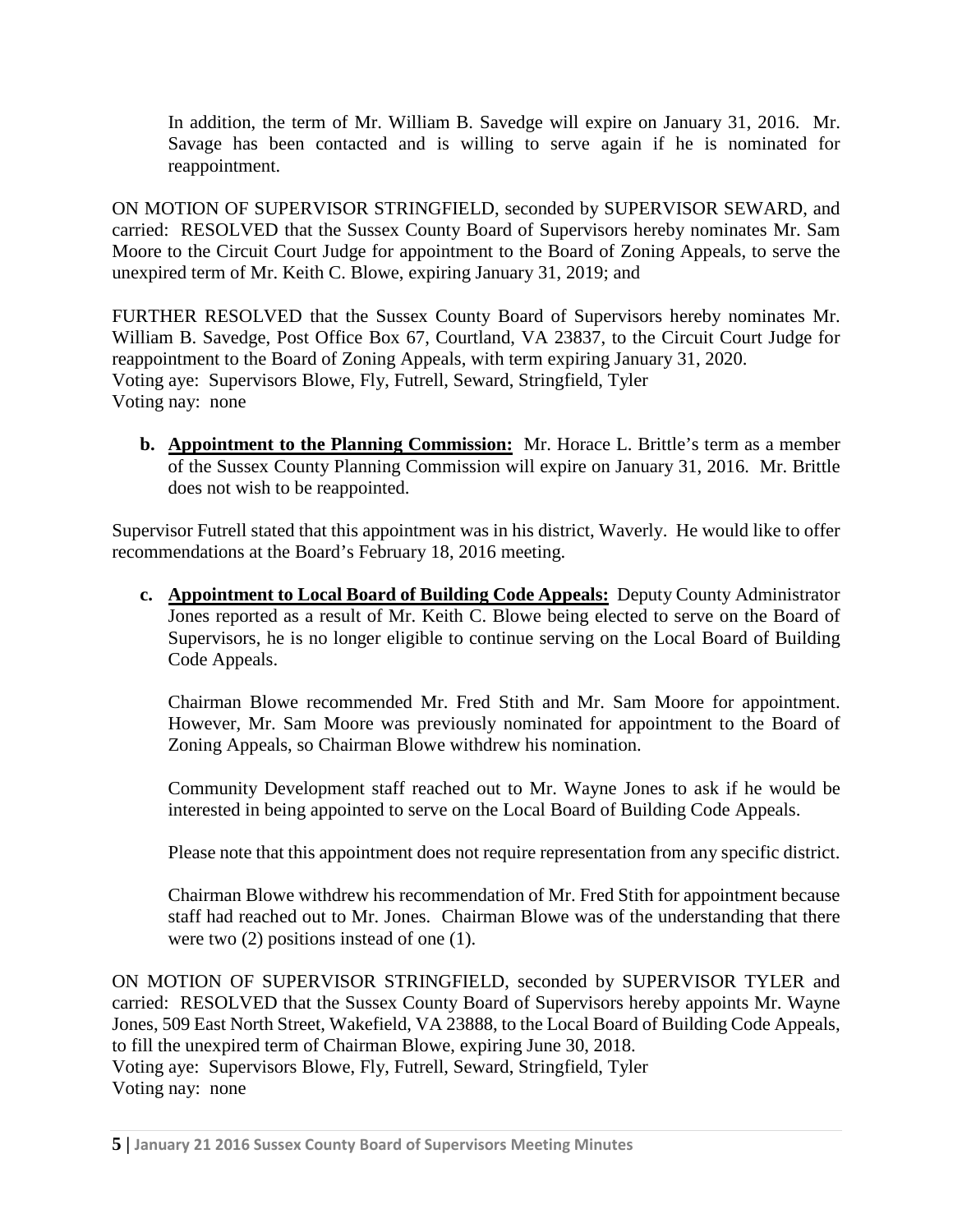**d. Appointments to Virginia's Gateway Region Board of Directors:** Deputy County Administrator Jones reported that at the November meeting, the Board of Supervisors voted to appoint Supervisor Futrell to the Virginia's Gateway Region Board of Directors to serve the months of January and February 2016 as a result of the former Supervisor Warren no longer serving as a member of the Board of Supervisors.

In addition, Mr. Rex Davis also represents Sussex County as the local industry affiliate and is eligible for reappointment.

Chairman Blowe asked Supervisor Futrell if he was willing to continue to serve on Virginia's Gateway Region Board of Directors.

Supervisor Fly nominated Vice Chair Seward to be appointed to serve on the Virginia's Gateway Region Board of Directors.

ON MOTION OF SUPERVISOR TYLER, seconded by SUPERVISOR SEWARD and carried: RESOLVED that the Sussex County Board of Supervisors hereby reappoints Mr. Rex Davis to serve on the Virginia's Gateway Region Board of Directors with a term beginning March 1, 2016 and expiring February 28, 2017.

Voting aye: Supervisors Blowe, Futrell, Seward, Stringfield, Tyler Voting nay: none Abstained: Supervisor Fly

ON MOTION OF SUPERVISOR TYLER, seconded by SUPERVISOR FUTRELL and carried: RESOLVED that the Sussex County Board of Supervisors hereby appoints Supervisor Futrell to serve on the Virginia's Gateway Region Board of Directors with a term beginning March 1, 2016 and expiring February 28, 2017.

Voting aye: Supervisors Blowe, Futrell, Seward, Stringfield, Tyler Voting nay: Supervisor Fly

*Supervisor Fly withdrew his nomination of Vice Chair Seward to be appointed to serve on the Virginia's Gate Region Board of Directors.*

**e. Appointment to John Tyler Alcohol Safety Action Program (ASAP) Board:** Deputy County Administrator Jones reported that Mr. Tom Davin's term on the John Tyler Alcohol Safety Action Program Board will expire on January 31, 2016. The Executive Director of John Tyler ASAP has been contacted and has confirmed that Mr. Davin is eligible for reappointment. Mr. Davin has been contacted and has agreed to serve again if reappointed.

ON MOTION OF SUPERVISOR TYLER, seconded by SUPERVISOR FLY and carried: RESOLVED that the Sussex County Board of Supervisors hereby reappoints Mr. Thomas Davin, 12889 Jerusalem Plank Road, Waverly, VA 23890 to the John Tyler ASAP Board with a term expiring January 31, 2019.

Voting aye: Supervisors Blowe, Fly, Futrell, Seward, Stringfield, Tyler Voting nay: none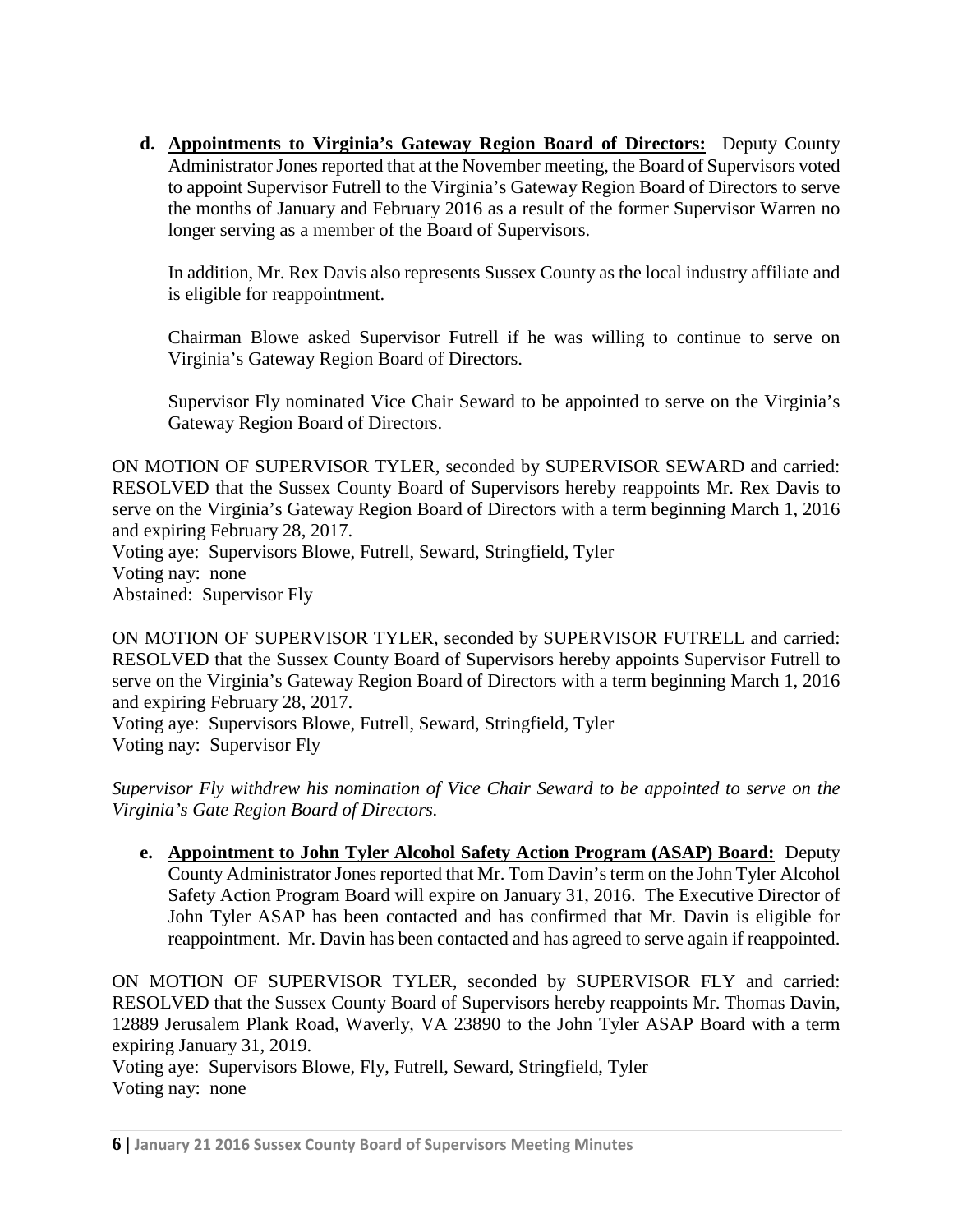### **Item 9. Staff/Committees/Organization/Standing Reports**

#### **Item 9a. County Administrator's Report**

### **1. Atlantic Waste Disposal Update, Jason Williams, Senior District Manager Administrator**

Jason Williams, Senior District Manager of Atlantic Waste Disposal, gave a brief update. He reported Atlantic Waste Disposal (Atlantic Waste) has had a long standing relationship with Sussex County since the landfill began operation in 1994.

Mr. Williams gave an update on contributions Atlantic Waste has given to Sussex County. He reported that in 2015 Atlantic Waste accepted approximately 1.2 million tons and paid approximately \$4.8 million in hosting fees. Mr. Williams reported that in 2015 Atlantic Waste has supported various Sussex-based non-profit organizations which included Tidewater Academy, the Airfield Chapter of Ducks Unlimited, the Sussex County Economic Development Roundtable, the Waverly Ruritan Club, Cooper Farm Community Farm Day and have donated roll out boxes for various clean-up projects initiated by the Town of Waverly and Sussex County.

Mr. Williams also addressed the continued odor problem at Atlantic Waste. Mr. Williams stated that he advised the Board that Atlantic Waste would install 30 acres of cap that Atlantic Waste believed would eliminate the odor. Although significant progress was made on the project, the capping was not completed in 2015. Due to unforeseen events out of their control, Atlantic Waste was required to construct multiple lagoons to store leachate. The lagoons were required to ensure that there was adequate storage capacity for the leachate. Atlantic Waste is currently transporting the leachate to multiple wastewater treatment plants outside the state of Virginia.

Mr. Williams reported that some improvements were completed such as the installation of 33 new gas wells in the current gas field; installation and increased size of their temporary flares two-fold; began construction on a state of the art flaring system that will be operational some time early in Quarter 1 of 2016; three (3) new mobile odor neutralizing systems that's moved around the landfill as needed were purchased; and, a neutralizing system that feed 133 new nozzles were purchased and installed.

Mr. Williams reported that as part of the Phase I capping project installed two (2) pump stations, a gravity sewer system in the connection to the leachate tanks.

Mr. Williams expressed Atlantic Waste's sincere apologies for not accomplishing what they said they were going to do. Mr. Williams stated that Atlantic Waste is committed to getting 62 acres of caps down this year.

He reported that organizational changes were recently made at Atlantic Waste. The multiple construction projects are managed separately from daily operation of the landfill. This will ensure that there are no delays to the capping projects. Atlantic Waste will continue to provide the County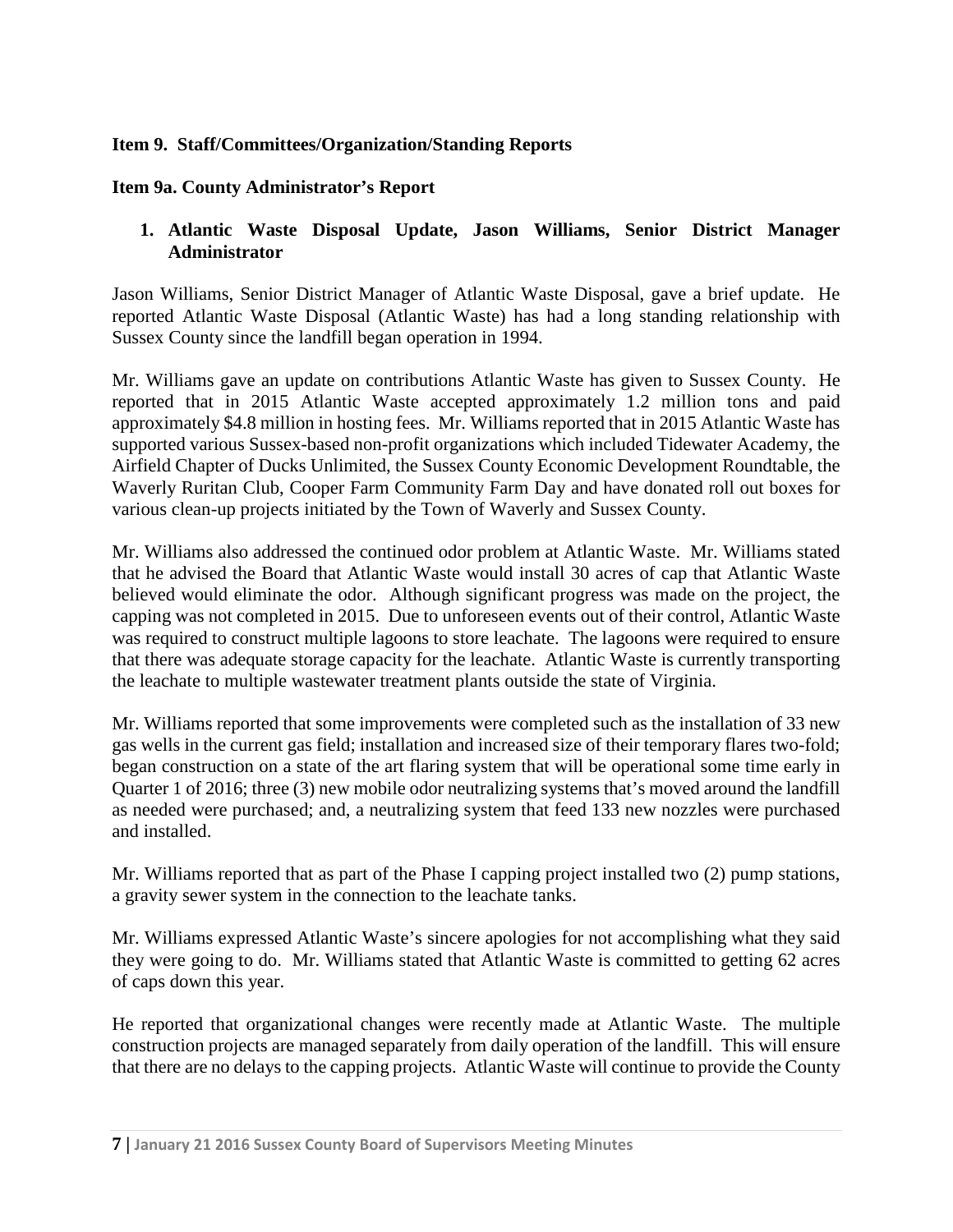with updates. Mr. Williams invited the County to visit Atlantic Waste in April view to the new progress of the landfill.

Mr. Williams stated that he was aware of the County receiving complaints from the citizens about the odor. He expresses his sincere apologies for this. He asked that if the County receives complaints, that he be notified so that he could investigate the complaint.

Mr. Williams announced that John Dottellis, Director of Engineering, was present. Mr. Detellos is responsible for the ongoing Construction projects at the landfill including the capping. Mr. Williams announced that Lisa Kardell, Director of Public Affairs, was present as well.

## **2. Presentation by Williams Jenkins, General Registrar**

William Jenkins, General Registrar, stated that the November 2015 election was the first election with a Central Absentee Precinct.

Mr. Williams presented plaques to election winners. Plaques were given to the members of the Board of Supervisors and the tiebreaker, and constitutional officers. The School Board wasn't present to receive their plaques.

## **3. Update from the VA Department of Transportation, presented by Joseph Lomax, II, Residency Administrator**

Vandy V. Jones, III, Deputy County Administrator, advised that Joseph Lomax, II, Virginia Department of Transportation (VDOT) Residency Administrator, sends his apologies. Due to the pending inclement weather, Mr. Lomax was not available to attend the meeting. Mr. Lomax wishes to be added to next month's, February, agenda.

### **4. Audit Report, Aaron Hawkins, Robinson Farm Cox Associates Representative**

Aaron Hawkins, Robinson Farm Cox Associates, stated that he managed the audit conducted at Sussex County. Mr. Hawkins thanked County Administrator Davis, Ms. Ellis, Mr. Kaestner, and Mr. Woodruff for their assistance. He stated that the audit process went smoothly. Mr. Hawkins reported that the County received an unmodified audit report which is one of the best report that can be received.

Mr. Hawkins reviewed the general process of the audit and audit report. Upon completion of his review, Mr. Hawkins opened the floor for questions.

Members of the Board were provided with the Annual Financial Report.

# **5. Request to Replace Highway Marker, Gary M. Williams**

Gary M. Williams, Clerk of the Circuit Court, presented his request for the Board to consider funding for replacement of the state highway marker at the junction of Route 35 (Jerusalem Plank Road) and Route 626 (Nebletts Mill Road).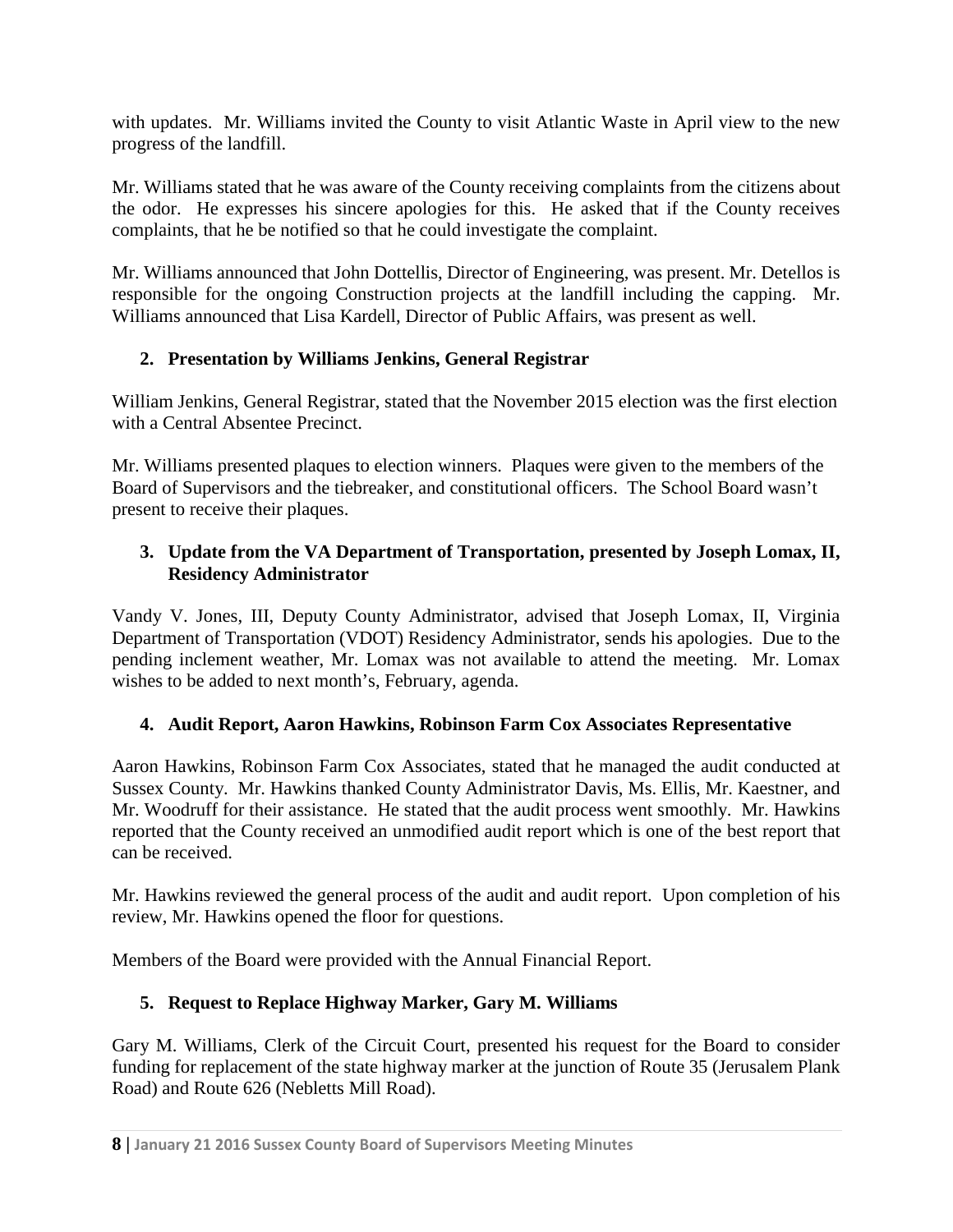Mr. Williams reported that this marker was placed at the junction of Route 35 and Route 626 under the auspices of the County Government through the Civil War Centennial Commission. He stated the replacement cost will be \$1,630.00 according to the Department of Historic Resources. Mr. Williams also stated that the Commonwealth no longer pays for neither the installation nor the replacement of these signs. He stated that the marker commemorates THE CATTLE (BEEFSTEAK) RAID in September 1964. It recently collapsed and vanished.

ON MOTION OF SUPERVISOR FLY, seconded by SUPERVISOR TYLER and carried: RESOLVED that the Sussex County Board of Supervisors hereby appropriates \$1,630.00 for replacement of the historical marker at the junction of Route 35 (Jerusalem Plank Road) and Route 626 (Nebletts Mill Road).

Voting aye: Supervisors Blowe, Fly, Futrell, Seward, Stringfield, Tyler Voting nay: none

### **6. Disposition of the Former Annie B. Jackson School**

County Attorney Kaestner reported that Supervisor Fly requested him to provide an update on the sale of the former Annie B. Jackson to the Jessica Ann Moore Foundation.

County Attorney Kaestner reported that the Purchase and Sale Agreement between the County and the Jessica Ann Moore Foundation ("Foundation") was signed last year. County Attorney Kaestner stated that he recently spoke with the Foundation's attorney who's handling the real estate issue for them. County Attorney Kaestner is of the understanding that the Foundation is finishing its due diligence in preparing for closing, which should occur in a matter of weeks.

### **7. Proposed Budget Reductions**

Anne Ellis, Finance Supervisor, reported that the County Administration staff held a mid-year Finance meeting on January 11, 2016 to discuss the status of the current budget. Upon reviewing the revenues, Mr. Onnie Woodruff, Treasurer, estimated that there may be a shortfall of approximately \$483,582.00 due to actual collections being less than those forecasted in the budget. The County typically ends the fiscal year with a surplus of a comparable amount of the shortfall, it is the recommendation of the County Administration staff that the Board of Supervisors consider reducing the appropriations in the budget to offset the estimated shortfall in revenue. Staff will continue to review the revenue. Below are some options for your consideration:

### **Option 1**:

Reduce the appropriation in the Capital Projects Fund in the amount of \$465,228.00. By doing so, this would cancel all capital outlay projects that were planned for FY16 such as the Circuit Court Clerk's Arcade Project, Window Replacements for the County Office Building, and also the Renovations to the Old County Administration Building.

In addition, reduce the appropriation to unassigned recreation in the amount of \$19,000.00. The total proposed reductions would be \$484,228.00.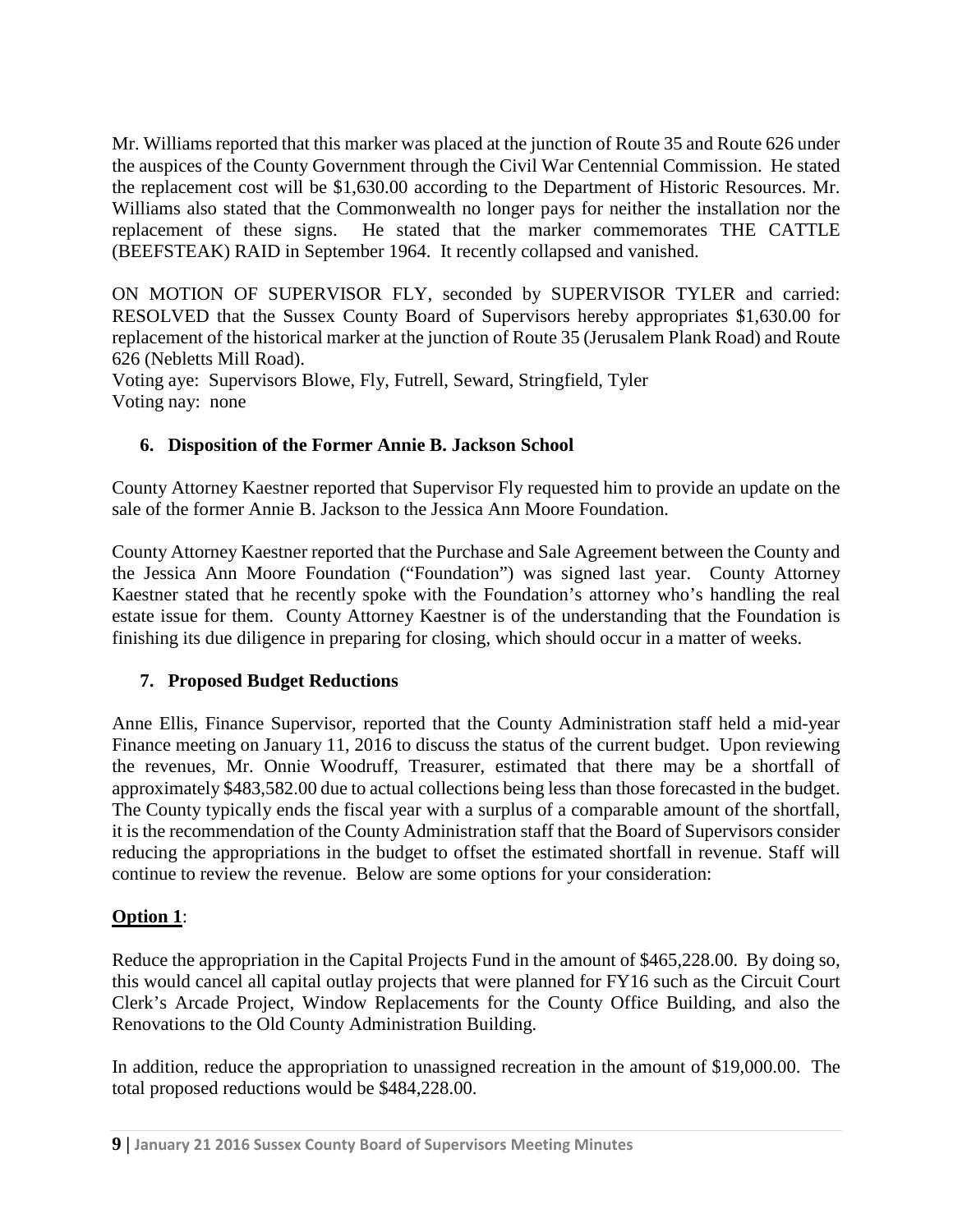## **Option 2:**

Reduce the appropriation in the Capital Projects Fund in the amount of \$215,228.00. By doing so, this would cancel the renovations to the Old County Administration Building and the project could be delayed to a future fiscal year. Funding would remain in the Capital Projects Fund in the amount of \$ 250,000.00 to fund the Circuit Court Clerk's Arcade Project and the Window Replacements for the County Office Building.

In addition, reduce the appropriation to unassigned recreation in the amount of \$19,000.00. The total proposed reductions would be \$234,354.00, leaving a balance of \$249,354.00 to be covered by the Fund Balance.

### **Option 3:**

Reduce the appropriation in the Capital Projects Fund in the amount of \$215,228.00. By doing so, this would cancel the renovations to the Old County Administration Building and the project could be delayed to a future fiscal year. Funding would remain in the Capital Projects Fund in the amount of \$250,000.00 to fund the Circuit Court Clerk's Arcade Project and the Window Replacements for the County Office Building.

Reduce the County's Departmental, Schools and Social Services budgets by 1% (\$198,348.00) and also reduce the appropriation to unassigned recreation in the amount of \$19,000.00. The total proposed reductions would be \$432,576.00.

Staff plans to perform additional research regarding the proposed capital projects and will be better prepared to forward a recommendation to the Board in advance, to make a decision at the February meeting, if they so desire.

*Chairman Blowe stated for the record that he thinks it's really important that when the Board looks at some of the capital expenses that the Board takes action on, replacing the windows in the County's treasurer office should not be one of the projects deferred.* 

*Chairman Blowe also stated for the record that the Board members understand that there wasn't a pending need to make a decision at this Board meeting. For that purpose and reason, this project will be assigned to the Finance Committee.*

#### **8. Request to Amend the Procurement Policy**

County Attorney Kaestner reported that County Administration is preparing to advertise an Invitation for Bids (IFB) for the Circuit Court Clerk's office arcade project that will entail the construction of brick covered walkway to connect the clerk's building to the old courthouse building. The Board of Supervisors previously appropriated \$150,000 for this project.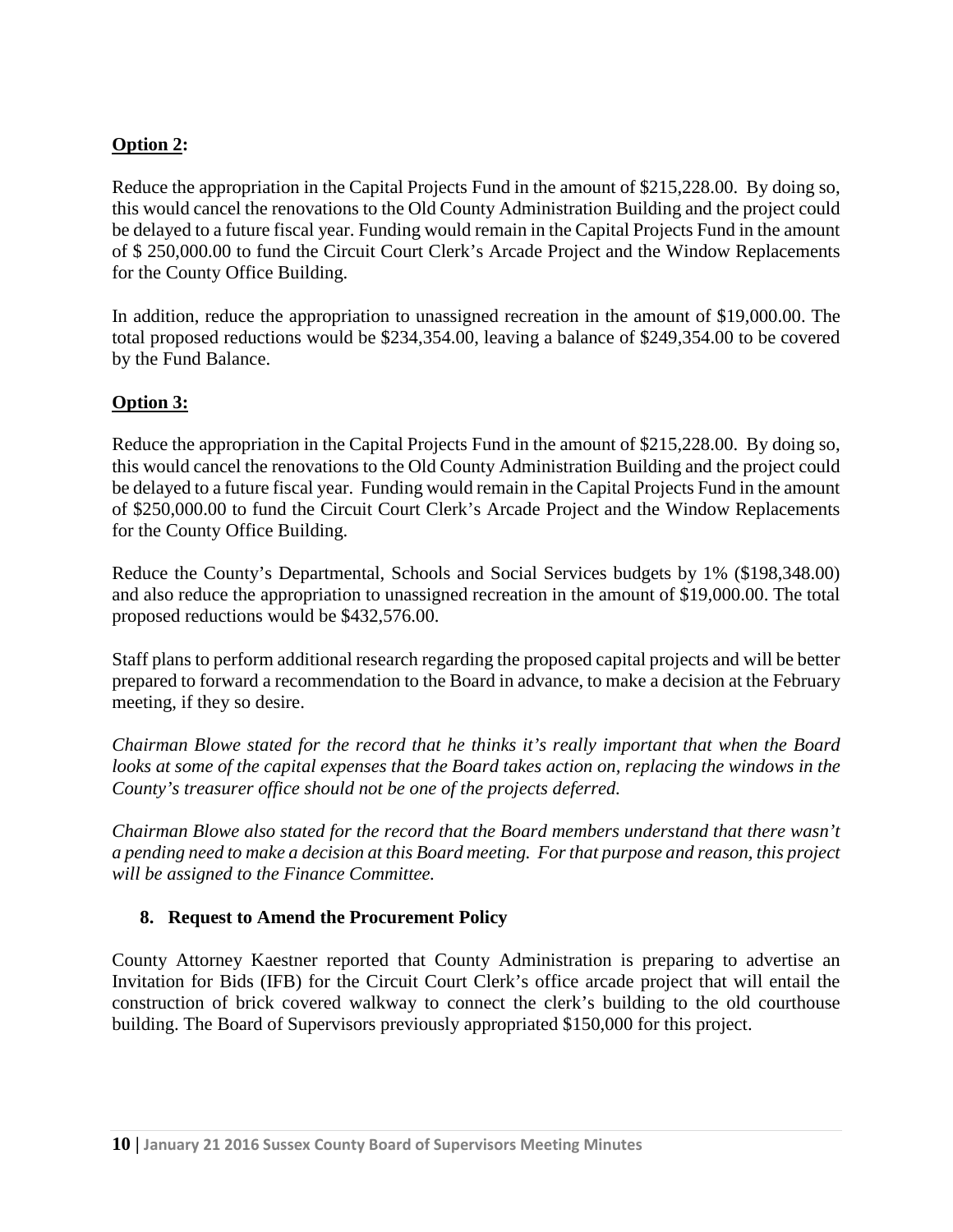An independent contractor provided a rough estimate that the project may cost slightly more than the budgeted amount. The Virginia Public Procurement Act authorizes localities to negotiate with the apparent low bidder to obtain a contract price within available funds when the bid from the lowest bidder exceeds available funds. In order to conduct such negotiations, §2.2-4318 of the *Code of Virginia* requires the Board of Supervisors to adopt a written policy regarding these negotiations.

The proposed policy incorporates concepts borrowed from Henrico County's policy.

ON MOTION OF SUPERVISOR FLY, seconded by SUPERVISOR STRINGFIELD and carried: RESOLVED that the Sussex County Board of Supervisors hereby amends the General Purchasing Policies and Procedures by adopting the resolution titled "Amendment of County's General Purchasing Policies and Procedures to Authorize Negotiation with Lowest Responsible Bidder" as written in full below:

J. Unless canceled or rejected, a responsive bid from the lowest responsible bidder shall be accepted as submitted, except that if the bid from the lowest responsible bidder exceeds available funds, the county administrator (or designee) may negotiate with the apparent low bidder to obtain a contract price within available funds. If the county wishes to negotiate with the apparent low bidder to obtain a contract price within available funds, negotiations shall be conducted in accordance with the following procedures:

- 1. The finance supervisor shall provide the county administrator with a written determination that the apparent low bid exceeds available funds. The finance supervisor shall work with the using department to arrive at a recommended reduction in scope for the proposed purchase.
- 2. The finance supervisor shall advise the lowest responsible bidder in writing that the proposed purchase exceeds available funds. The finance supervisor shall further suggest a reduction in scope for the proposed purchase and invite the lowest responsible bidder to amend its bid proposal based upon the proposed reduction in scope. The finance supervisor has no duty to disclose the amount of available funds to the lowest responsible bidder.
- 3. Repetitive informal discussions with the lowest responsible bidder for the purposes of obtaining a contract within available funds shall be permissible and the lowest responsible bidder may offer alternatives to the county's recommended reduction in scope.
- 4. Once the county and lowest responsible bidder arrive at a reduction in scope for the proposed purchase to which the parties agree in concept, the lowest responsible bidder shall submit an addendum to its bid, which addendum shall include the change in scope for the proposed purchase, the reduction in price and the new contract value.
- 5. If the proposed addendum is acceptable to the county, the county may award a contract within funds available to the lowest responsible bidder based upon the amended bid proposal.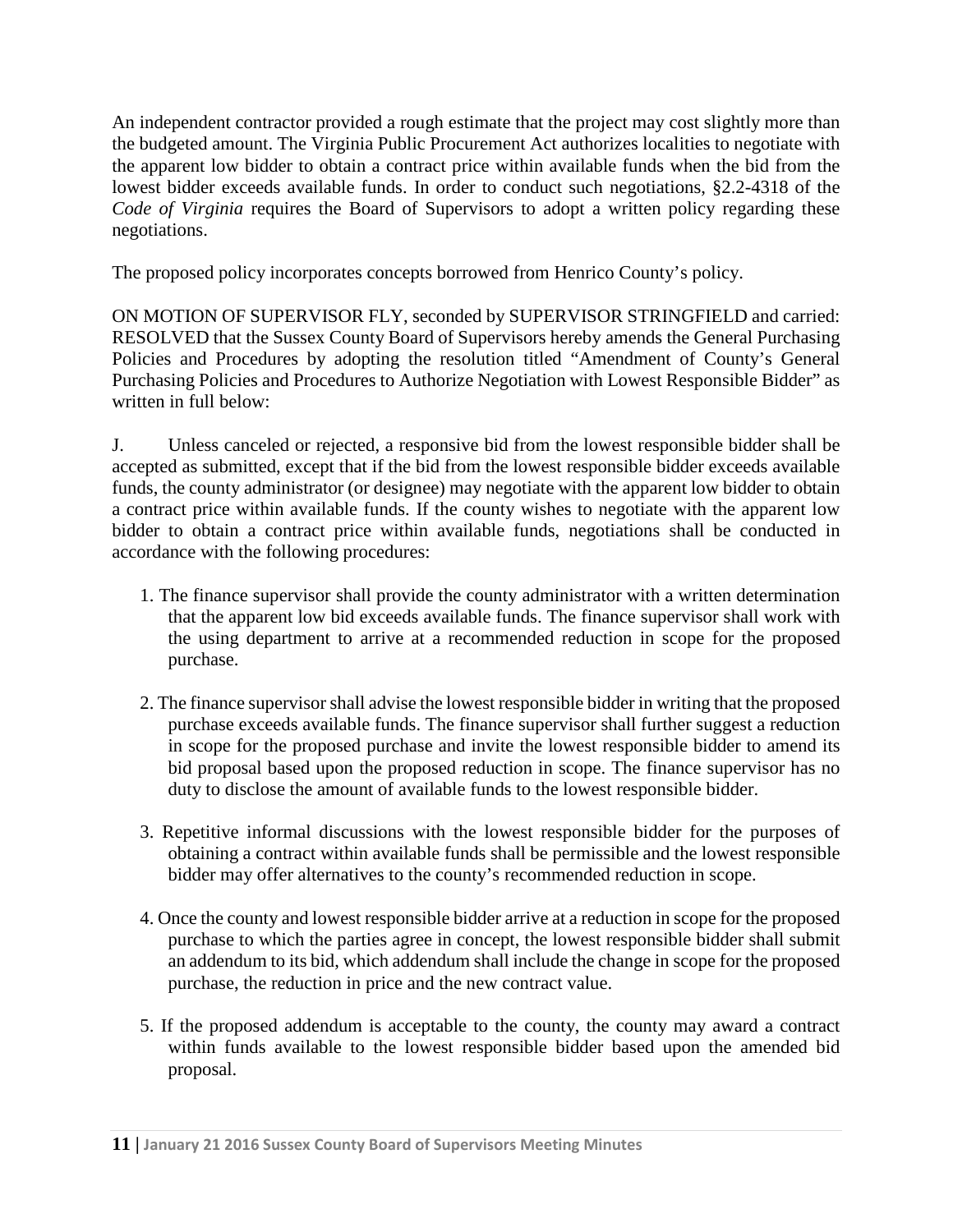6. If the county and the lowest responsible bidder cannot negotiate a reduction in scope to arrive at a contract within available funds, all bids shall be rejected. Voting aye: Supervisors Blowe, Fly, Futrell, Seward, Stringfield, Tyler Voting nay: none

## **9. Request to Appropriate Byrne Justice Grant #15N1205LO14, \$2,106.00**

Anne Ellis, Finance Supervisor, reported that in FY 14/15, Department of Criminal Justice Services awarded the Sheriff's Department the Byrne Justice Grant #15N1205LO14 in the amount of \$2,106.00. These funds will be used to help support the efforts of the Sheriff's Department in reducing crime and improving public safety.

The grant funds were not expended by the end of the previous fiscal year, therefore, staff is requesting an appropriation of the Byrne Justice Grant funds in the current fiscal year in a combined amount of \$2,106.00 with \$1,895.00 being federal funds and \$211.00 being required local match funds.

ON MOTION OF SUPERVISOR STRINGFIELD, seconded by SUPERVISOR FUTRELL and carried: RESOLVED that the Sussex County Board of Supervisors hereby approves and appropriates the transfer of the 2015 Byrne Justice Grant #15N1205LO14 award in the amount of \$1,895.00 and the required local match of \$211.00 from the General Fund Balance. Voting aye: Supervisors Blowe, Fly, Futrell, Seward, Stringfield, Tyler Voting nay: none

### **10. Request to Authorize Completion of Local Government Challenge Grant, \$5,000.00**

Anne Ellis, Finance Supervisor, reported that each year, the Virginia Commission for the Arts offers a matching grant of up to \$5,000.00 to any incorporated city, town or county government in the state. The Local Government Challenge Grant program is designed to encourage local governments to maximize the local tax revenues in support of the arts, to improve local resource flexibility, to foster local arts coalitions and provide opportunities for local governments to partner with private enterprise.

County Administration staff completes the grant application on behalf of the Miles B. Carpenter Museum and the Wakefield Foundation. Staff is in receipt of the application materials for the 2016-2017 grant program. A series of statewide grant workshops are held each year in January where they provide an overview of grant programs, application and review procedures, as well as general tips on preparing competitive proposals in preparation for the application deadlines.

Staff is requesting the Board to authorize the preparation of the Local Government Challenge Grant application to request the amount of \$5,000.00 and submit to the Virginia Commission for the Arts, on behalf of the Miles B. Carpenter Museum and the Wakefield Foundation.

ON MOTION OF SUPERVISOR FLY, seconded by SUPERVISOR FUTRELL and carried: RESOLVED that the Sussex County Board of Supervisors hereby authorizes staff to prepare the Local Government Challenge Grant application to request the amount of \$5,000.00; and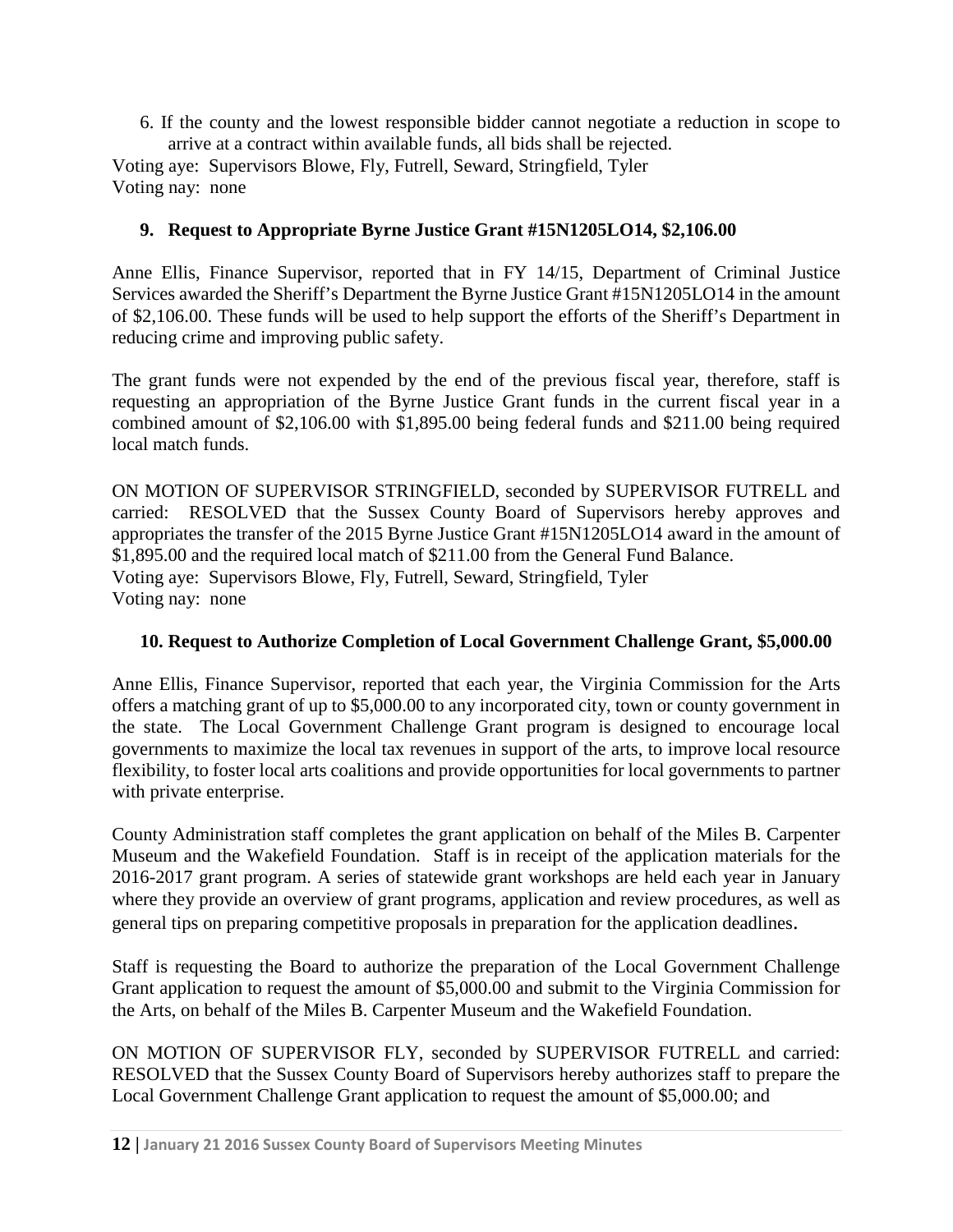FURTHER RESOLVED that the Sussex County Board of Supervisors hereby authorizes staff to submit to the Virginia Commission for the Arts, on behalf of the Miles B. Carpenter Museum and the Wakefield Foundation; and that upon approval and receipt of grant funds, both the Museum and Foundation will be funded in an amount approved by the Board. (At least matching). Voting aye: Supervisors Blowe, Fly, Futrell, Seward, Stringfield, Tyler Voting nay: none

## **11. Prince George Electric Cooperative Release of Liability for Damage**

Deputy County Administrator Jones reported that Mr. Gary Fontaine, Construction Manager for Atlantic Waste Disposal, Inc. has a subcontractor working on site who would like to install temporary overhead power to their office trailer. Prince George Electric Cooperative is requesting another release of liability form. The Board previously authorized County Administrator signed two (2) releases us - one for permanent power for the new treatment plant and one for temporary power for the general contractor.

In addition, Pyramid Electrical Contractors, LLC has been contracted by Brown and Caldwell Construction to perform electrical work at Atlantic Waste Disposal, Inc. They have an 8'x20' temporary office trailer that they need to obtain a permit (trailer and zoning) for. They are also in the process of setting up an account with Prince George Cooperative to get power to the trailer.

ON MOTION OF SUPERVISOR FLY, seconded by SUPERVISOR FUTRELL and carried: RESOLVED that the Board of Supervisors hereby authorizes staff to execute the Prince George Electric Cooperative Release of Liability for Damage forms for above stated contractors. Voting aye: Supervisors Blowe, Fly, Futrell, Seward Voting nay: Supervisor Stringfield Abstained: Supervisor Tyler

# **12. Columbia Gas of Virginia – Request for Easement and Right of Way**

Deputy County Administrator Jones reported that the Easement and Right of Way requested by Columbia Gas of Virginia, Inc., necessary for the gas service request by Waste Management.

Sussex County, the landowner, will be conveying the rights to a public service corporation. Staff is requesting authorization for the County Administrator to execute the Easement and Right of Way.

ON MOTION OF SUPERVISOR FLY, seconded by SUPERVISOR SEWARD and carried: RESOLVED that the Sussex County Board of Supervisors hereby authorize the County Administrator to execute the Easement and Right of Way for Columbia Gas of Virginia, Inc. Voting aye: Supervisors Blowe, Fly, Futrell, Seward, Stringfield, Tyler Voting nay: none

# **13. Vacancy – VACo Region One Board of Directors – Request for Nominee**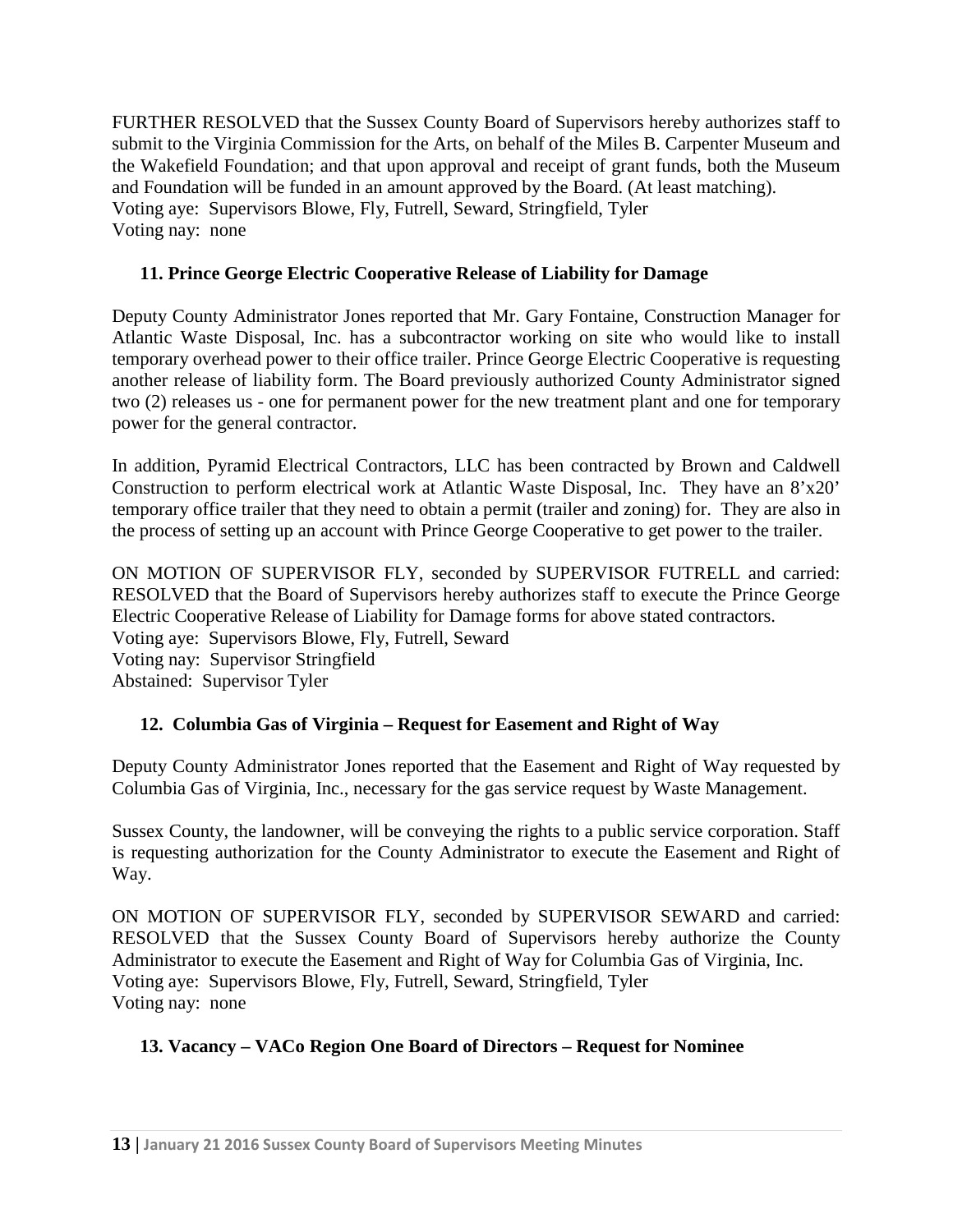Deputy County Administrator Jones reported that this is a request for a nominee to fill the vacancy on the Virginia Association of Counties (VACo) Board of Directors Region 1 in which Sussex County is a member. Deputy County Administrator reported that there is a vacancy because of the election of Mr. William Robertson to the VACo Executive Board. Mr. Robertson was formerly Region 1's representative. Sussex County, as well as the other members of Region 1, has been requested to submit nominees if it's their desire.

ON MOTION OF SUPERVISOR TYLER, seconded by SUPERVISOR SEWARD and carried: RESOLVED that the Sussex County Board of Supervisors hereby nominates Chairman Keith C. Blowe as nominee for the VACo Board of Directors Region 1 for Sussex County. Voting aye: Supervisors Blowe, Fly, Futrell, Seward, Stringfield, Tyler Voting nay: none

# **14. Draft 2016 Priorities**

Because the Draft 2016 Priorities list was prepared by Chairman Blowe, Chairman Blowe turned the meeting over to Vice Chair Seward.

Chairman Blowe has provided a list of four (4) priorities that he has included in the Board packet.

Chairman Blowe reported that the proposed four (4) priorities are presented for consideration (amendment if necessary) and adoption to provide specific guidance to the County Administrator and staff for 2016. These priorities are meant to send a clear message of what our Board's priorities are for the upcoming year and to ensure that the staff is focused on those priorities. It is recommended that these priorities be a part of the monthly agenda and reported on at scheduled Board of Supervisor Meeting. At each monthly meeting the County Administrator will provide an update to the board on progress or lack thereof.

### **1***. Economic Development - Show tangible and meaningful progress in the following areas*

- identify additional funding streams to develop industrial sites
- industrial sites shovel ready by end of 2016 (utilities-water/sewer/broadband)
- Have operational businesses up and running at industrial sites by 2017
- secure 2-3 new businesses for county
- pursue opportunities/funding via the Region Gateway partnership for County
- Establish an executable County Clean-up/Beautification Plan
	- Clean-up county and make it more presentable for potential businesses
	- Present to Board a plan to enforce general maintenance standards for County businesses and citizens within 60 days of priorities being adopted
	- Develop a County Clean-up Campaign (involve all agencies and organizations)
- Establish a monthly newsletter to highlight status of County activities/projects NLT Apr 16

### 2. *Reasonably Priced County-Wide Broadband Solution*

Broadband is the economic highway (education/jobs/entertainment/healthcare) to the future just like the interstate highway systems was for this Country back in the late 50s & early 60s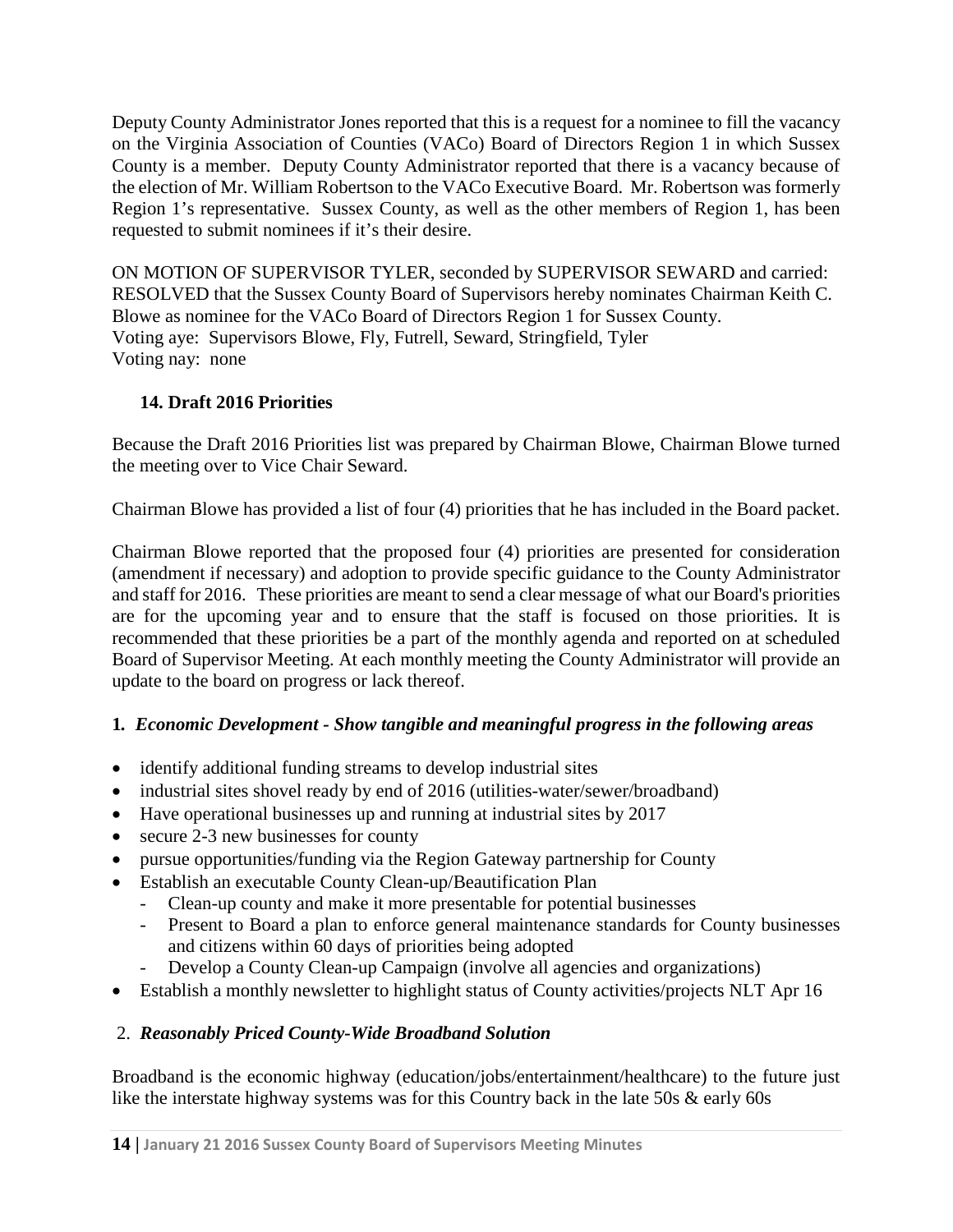- Provide the County with 3 options to meet County-wide Connectivity goal NLT 31 May 16
- Establish a County wide Technology Working-Group (deputy administrator chair, County Technology Coordinator vice-chair)
- Include representatives from all County offices & agencies including school board, Constitutional officer representatives, Chamber of Commerce, Farm Bureau, etc.)
- Identify Countywide Technology needs/requirements
- Streamline technology procurement  $&$  establish single purchase point for County
- Develop an automated (via phone/internet) customer service satisfaction survey to be used by all County Offices which provide services to our Citizens
- Improve County phone system, reduce blackout areas & provide complete coverage
- Pursue county-wide paperless concept
- Video-tape Board Meetings and post on County Website
- NLT 24 hours after meeting NLT 31 May 16 submit to Board of Supervisors:
	- A baseline of County technology requirements
	- Plan to streamline County Technology Procurements
	- 3 options for establishing and funding County-wide broadband/connectivity solutions

## **3.** *Develop County Strategic Plan with short-term (6-24 mo) & long-term (3-5 yrs) goals*

Short-Term Goals

Include 2016 Priorities as short-term goals

- Long-Term Goals (vision for the future)
	- Industrial Sites Complete and fully Utilized
	- Reasonable Priced Broadband Connections for all Citizens
	- Maximize Economic Development along 1-95 and Route 460 Corridors
	- Quality Grocery Stores on each end of County
	- Quality Recreation Facilities/Community Centers on each end of County
	- Library facilities accessible to all County Residents (North & South ends of County)
	- School System rated as one of top in State of Virginia (K-12 & Technical Facilities)
	- Sussex County seen as a sought after community to live, work and raise a family

### **4.** *Identify potential areas to reduce the 2017 budget by 2%, 4%, & 6% across the board*

Staff's and Constitutional Officers opportunity to honestly assess organization and identify and institute efficiencies to aid in County Budget shortfalls. It is the Board's goal not to have to make any of these cuts, but if we do this right, your honest assessment will minimize the overall impact on County Services and on Staffs.

- Include a County Wide Paperless Strategy Maximize use of Technology
- Consider not filling vacant positions but rather restructuring staff and organization
- Maximize use of volunteers and high school students who need community service credit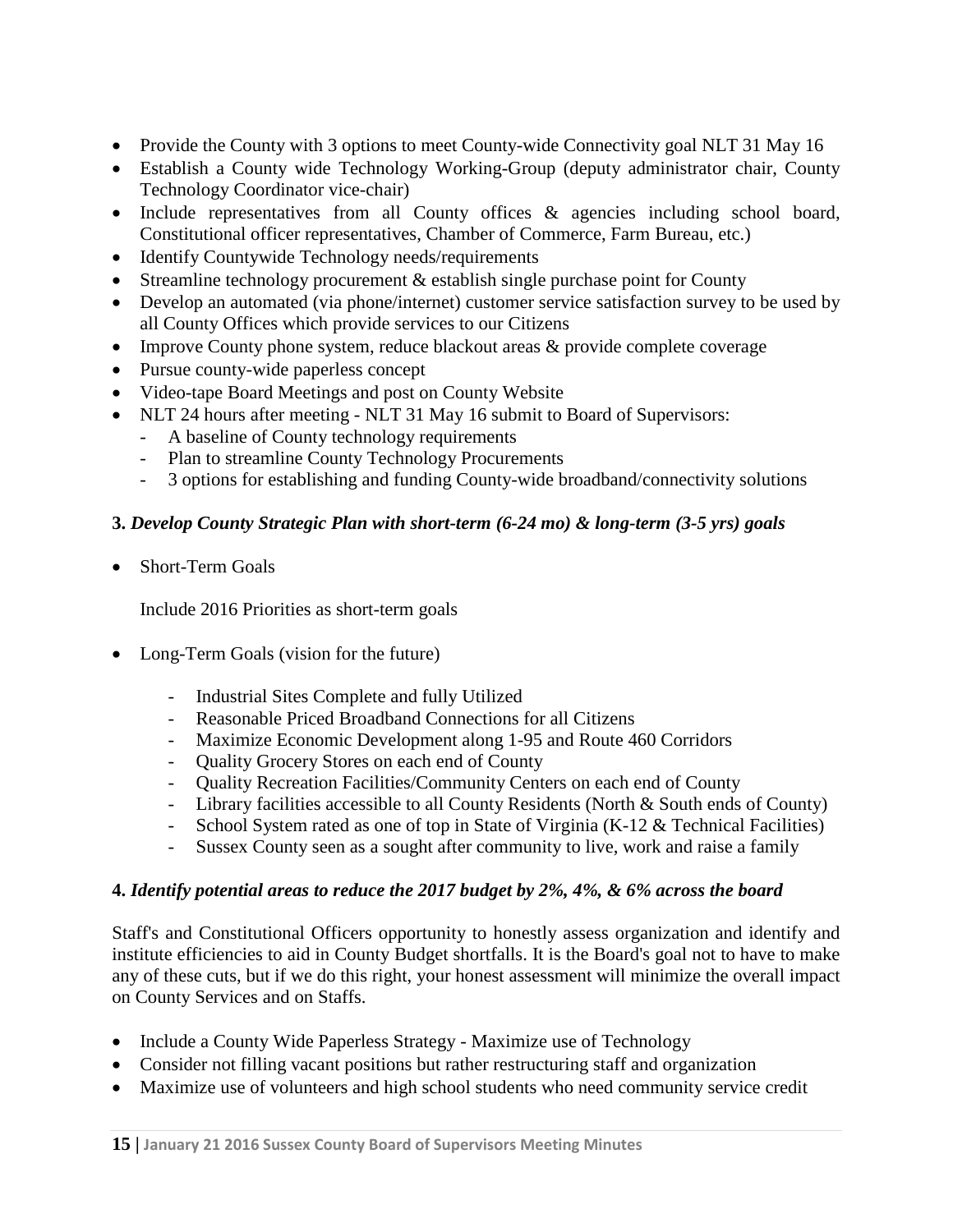ON MOTION OF SUPERVISOR FLY, seconded by SUPERVISOR FUTRELL and carried: RESOLVED that the Sussex County Board of Supervisors hereby adopts the four (4) principles in the 2016 Priorities list with the principles being Economic Development, Reasonably Priced County-wide Broadband, Strategic Plan, and Identify Potential Areas to Reduce 2017 Budget and then move forward with developing subcategories under the four (4) principles. Voting aye: Supervisors Blowe, Fly, Futrell, Seward, Stringfield, Tyler Voting nay: none

### **Item 9b. Treasurer's Report**

Onnie L. Woodruff, Treasurer, congratulated the Board members on their recent election and reelection. He stated that he looks forward to working with them and provide guidance.

Mr. Woodruff advised Board members that they will receive each month a reconciled bank statement. Mr. Woodruff stated that the County operates on a fund structure. The County's primary fund that the Board makes appropriations is the General Funds, that fund is to be identified as Fund 100. He also stated that the Treasurer's accountability is an independent fund, Fund 999.

Mr. Woodruff continued on to review Sussex County's Financial Statement submitted as of December 31, 2015. This report was included in the Board packet.

#### **Item 9c. Commissioner of the Revenue -** (no report)

#### **Item 9d. Sheriff's Report**

#### **1. Request to Transfer Funds**

Captain Giles reported that the Sussex Sheriff Department is requesting to transfer funds from the Selective Enforcement into the SPOT line item in the amount of \$25,000.00. This transfer is to cover ongoing operations that will require payment.

ON MOTION OF SUPERVISOR STRINGFIELD, seconded by SUPERVISOR FUTRELL and carried: RESOLVED that the Sussex County Board of Supervisors hereby approves the transfer from the Selective Enforcement into the SPOT line item in the amount of \$25,000.00 Voting aye: Supervisors Blowe, Fly, Futrell, Seward, Stringfield, Tyler Voting nay: none

**Item 9e. Superintendent of Schools -** (no report)

**Item 9f. Director of Social Services -** (no report)

**Item 9g. General Registrar -** (no report)

**Item 9h. Health Department -** (no report)

**Item 9i. County Attorney's Report**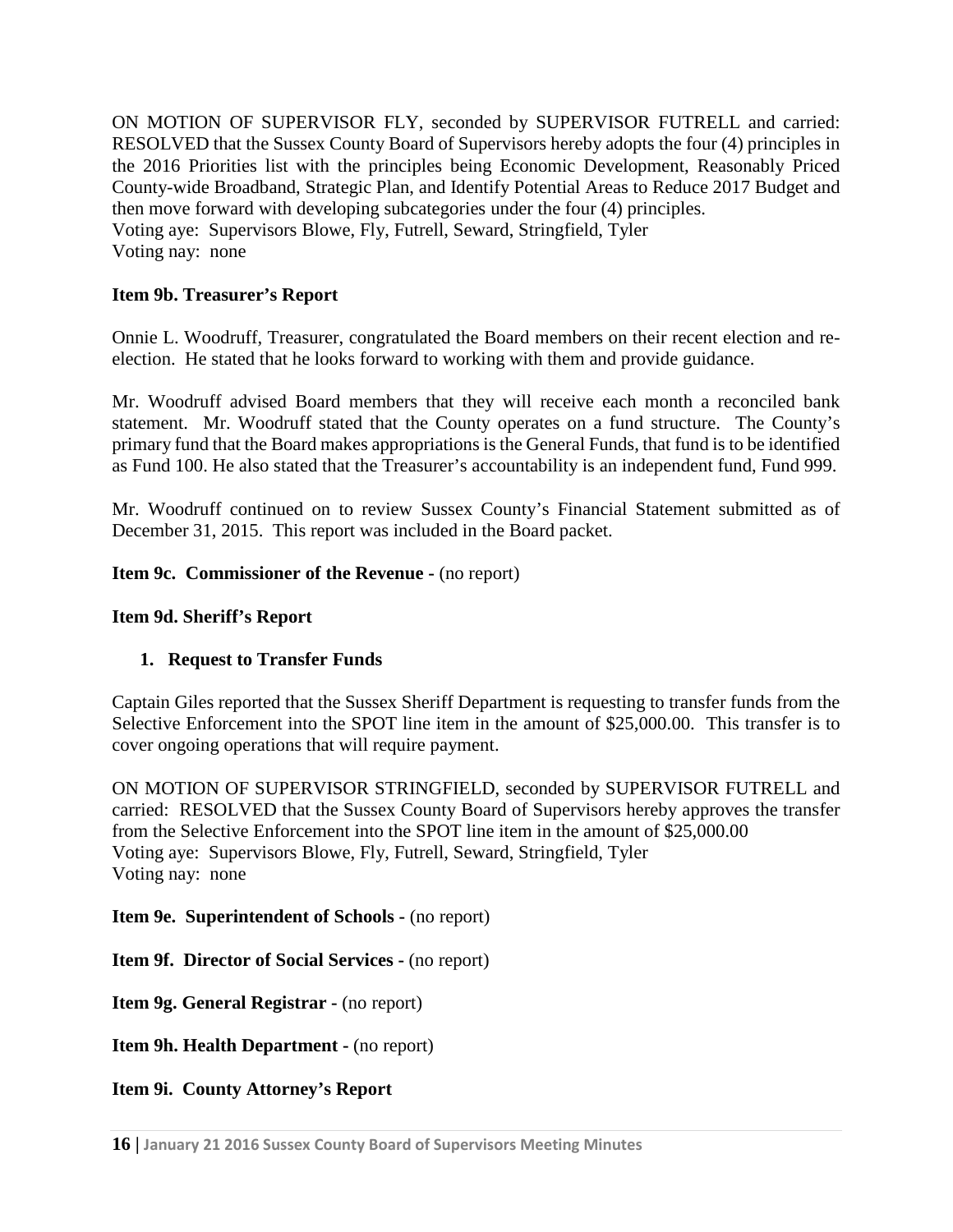### **1. Update of Codification Project**

County Attorney Kaestner gave a brief update of the recodification of the County Code. County Attorney Kaestner reported that there has been numerous changes in State law and changes in local policy and practice. He has been working with Municode, a well-respected company that supports communities in Virginia.

County Attorney Kaestner reported that the first step in bringing the re-codified Code to the Board, is to bring two (2) parts of the re-codified code to the Planning Commission. Those two (2) parts are the Chapter that contains the County's Subdivision ordinance and the chapter that contains the County's Zoning ordinance. County Attorney Kaestner reported that the re-codification of all the ordinances includes predominantly technical changes. When there are substantive changes, it's generally to align with changes in the State law.

County Attorney Kaestner stated that he has prepared and finalized a very detailed memorandum that explains all the changes that have been made that he's proposing the Board adopts. He also stated that at the Planning Commission's February 2016 meeting, the Subdivision and Zoning ordinances will be heard. After the Subdivision and Zoning ordinances have been heard, County Attorney Kaestner recommends the Board conducts a Work Session to go over the new County Code to explain changes, procedures, and other inquiries with a goal of possibly being able to adopt the Code in April 2016.

Once the new Code is adopted, one of the advantages will be is that the Code will be available online.

#### **Item 10. Hearing of Citizens' Comments (9:00 p.m.)**

Comments were heard from:

Sylvia Jackson (Stony Creek District/Council Member) Kevin Bracy (Courthouse District) Ernest Massenburg (Henry District) Janette Green (Courthouse District)

#### **Item 11. Unfinished Business**

Chairman Blowe addressed the thre e (3) committees—Finance, Personnel and Economic Development. Chairman Blowe assigned Board members to each of the committees as listed.

Finance Committee: Supervisor Fly (Chair), Supervisor Tyler, Supervisor Stringfield.

The Finance Committee first order of business is to address the cuts in the budget. Chairman Blowe has asked that the Chair of the Finance Committee bring a recommendation to the February 18, 2016 Board of Supervisors meeting.

Personnel Committee: Supervisor Tyler (Chair), Supervisor Fly, Supervisor Futrell